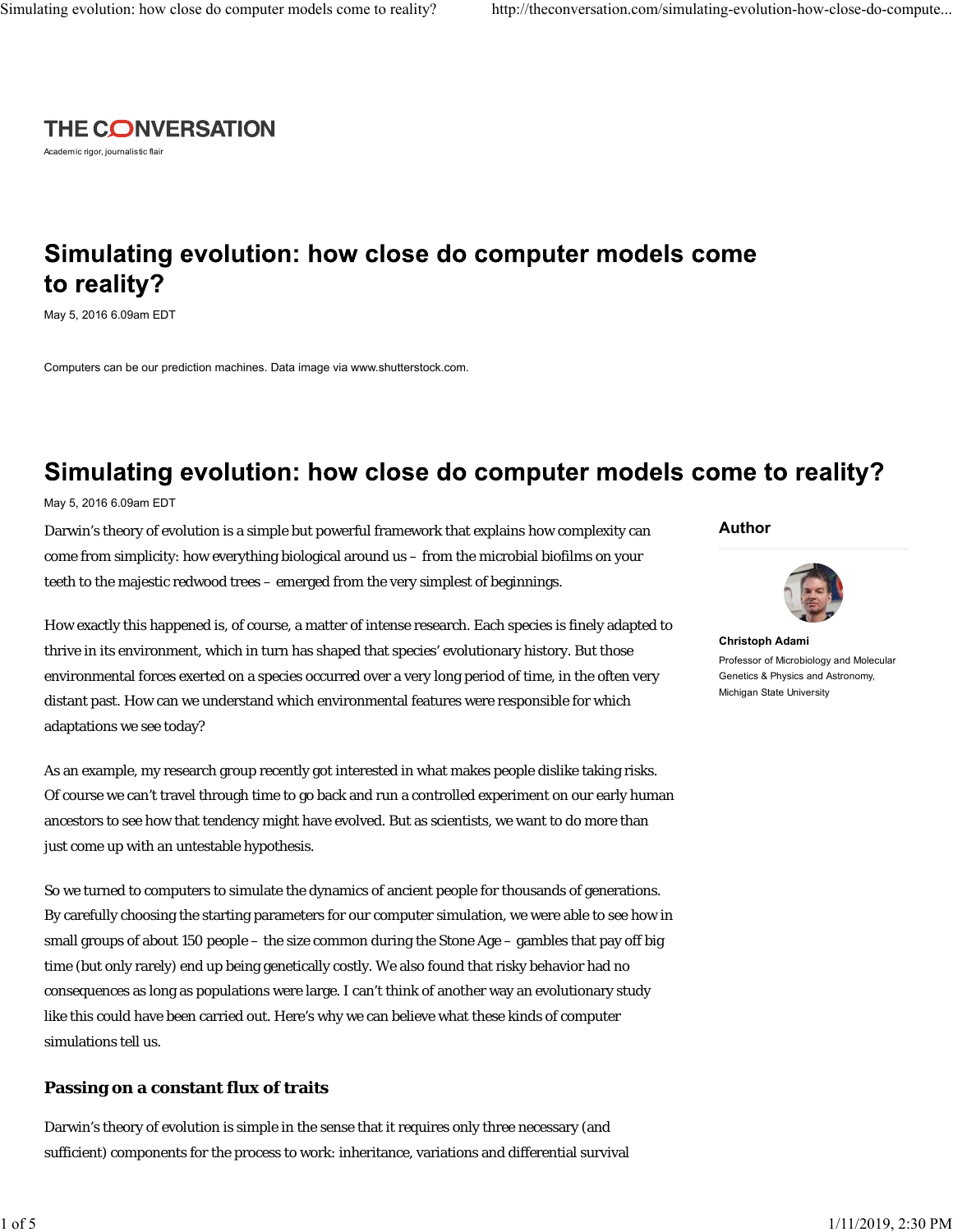(sometimes called "selection").

Inheritance guarantees that anything new discovered by the process is not lost. Variation ensures that new things are being tried out constantly. And differential survival implies that differences matter – variations that help rather than hurt have consequences for the descendants of the first individual that carried that beneficial change.

But even though these principles are straightforward, how they play out in a complex world is far from simple. We might be able to work out in our head how one beneficial change (say, a larger body size that allows an individual to withstand a predator's assaults) can also have negative consequences (more time spent foraging to support the body weight exposes the individual to more predation). Such simple trade-offs can be captured by mathematical formulas, and their consequences can be worked out.



Natural selection is one mechanism for how evolution happens. Elembis, CC BY-SA

But in real biology, every single trait could conceivably affect every other. It's not easy to work out the net benefit of a set of traits, either in your head or with mathematics. This is where computers come in.

#### **Computers run through scenarios, fast**

What computers really do within scientific research is often misrepresented or misunderstood. I frequently hear the phrase: "With a computer, you can get any result you want." But this is not true. What a computer does is keep track of things for you.

To a large extent, this is what mathematics does too. I like to point out that mathematics is "the crutch of the feeble-minded"; it allows us to use symbols to embody complex relationships that we can then manipulate according to strict rules.

The computer is no different, except it allows us to keep track of vastly more variables, and to work out the consequences of the relationships over long periods of time. Since we set strict rules, of course, we can't get "anything we want." We get only what is allowed according to the rules.

But what are those rules?

In mathematics, you start with a set of assumptions, and you work out the consequences according to the rules of logic. This is still true inside a computer, but now we can also implement very specific rules – for example, the laws of chemistry, the effects of friction or the cost of finding a mate.

Researchers in a variety of fields turn to computer simulations to help them test ideas that they can't investigate any other way. Astrophysicists use these kinds of models to simulate how stars form. Material scientists simulate the aging of nuclear weapons to predict if they will still work in the future.

In evolutionary biology, we might ask which factor shaped a particular trait or behavior. For instance,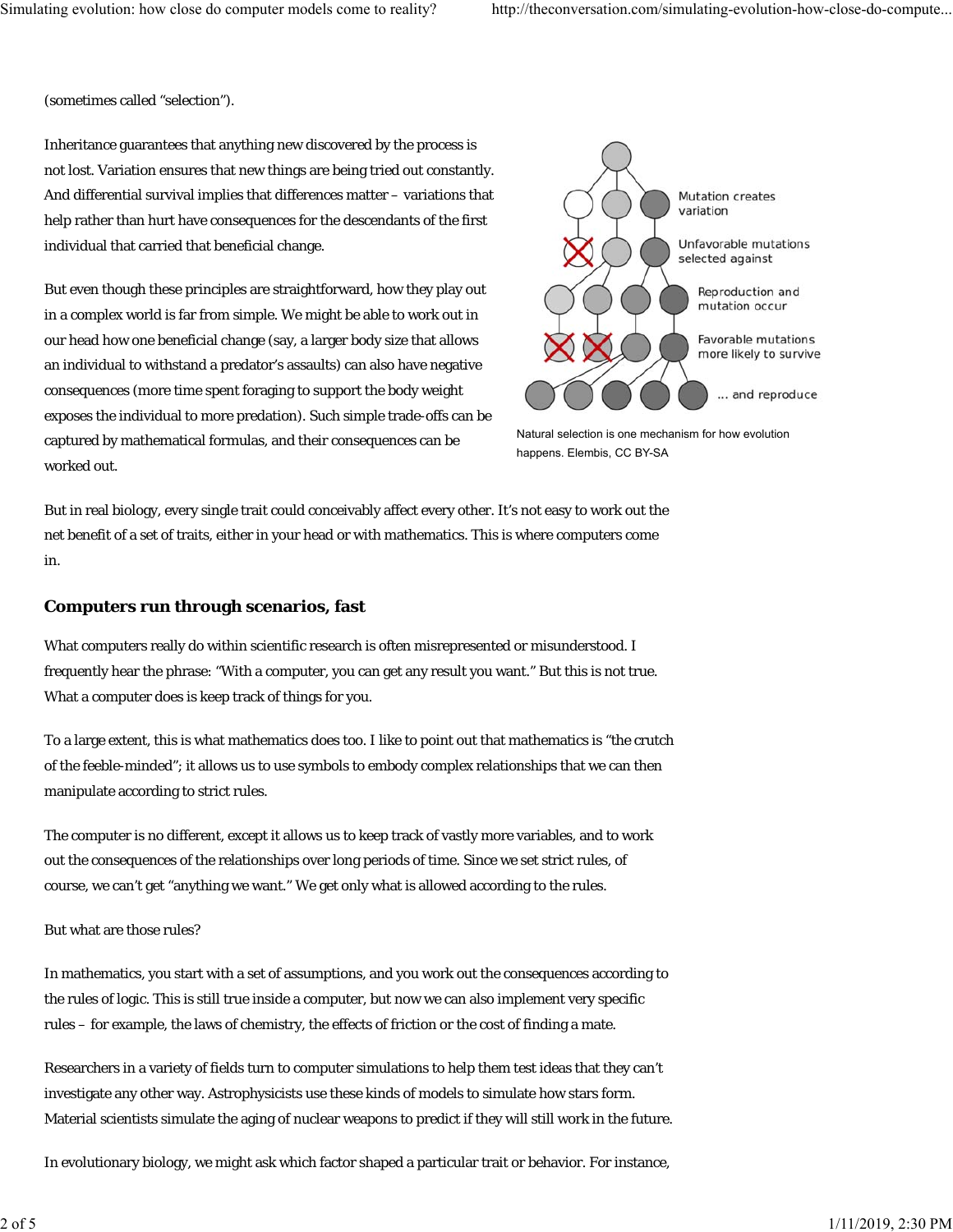my colleague Kay Holekamp has been observing hyenas in Kenya for over 25 years, and she's collected an enormous data set pertaining to the hunting habits (among other traits) of these animals. But even all those observations can't tell us *why* she sees what she sees in the field. The reasons may lie in pressures that the population was under in the past, or maybe the pressures manifest themselves only over thousands of generations.



Even decades of observation leave us with questions about why animals behave in certain ways. Anne Engh, CC BY-NC-ND

To answer questions such as "Why don't the highest-ranking female hyenas participate in the hunt?," we have to study the consequences of different assumptions on the long-term survival of the group.

Evolutionary theory says that only beneficial traits survive in the long run, but it can often be hard to understand how a certain trait might help. This is because of all those trade-offs I mentioned, and sometimes the benefit of a trait only becomes clear after a long time. After all, evolution has had millions of years of trials, failures and successes. Even 50 years of observation might not reveal to us the long-term consequences of a set of traits and how they interact and play out in a complex world.

But a computer might work this out in minutes, as a population of 1,000 gazelles and a group of, say, 150 hyenas can be followed over thousands of simulated generations.

### **Matching theory to observation**

In evolutionary science, computers thus are prediction machines: they answer questions like "What would happen under these rules, given I started in *this* world with *these* starting conditions?"

In our study of the evolutionary origins of risk aversion, for example, we could ask what happens to risk aversion if the total population was large, but composed of small groups with migration between them. Running the scenario, we found that risk aversion still evolved unless the migration rate was exceedingly high.

Of course, if you start with the wrong rules, or inappropriate starting conditions, the results may not match what we observe in reality. But this is exactly what we require in the scientific process. If the predictions are wrong, then we must modify either the rules, or the initial conditions (or both).

Once we do obtain a match between the computer simulations and real-world observations, we can't stop there and conclude we've discovered the rules that correctly reflect what is happening in nature. We must, instead, test whether these rules *also* predict other things that we didn't set out to test in the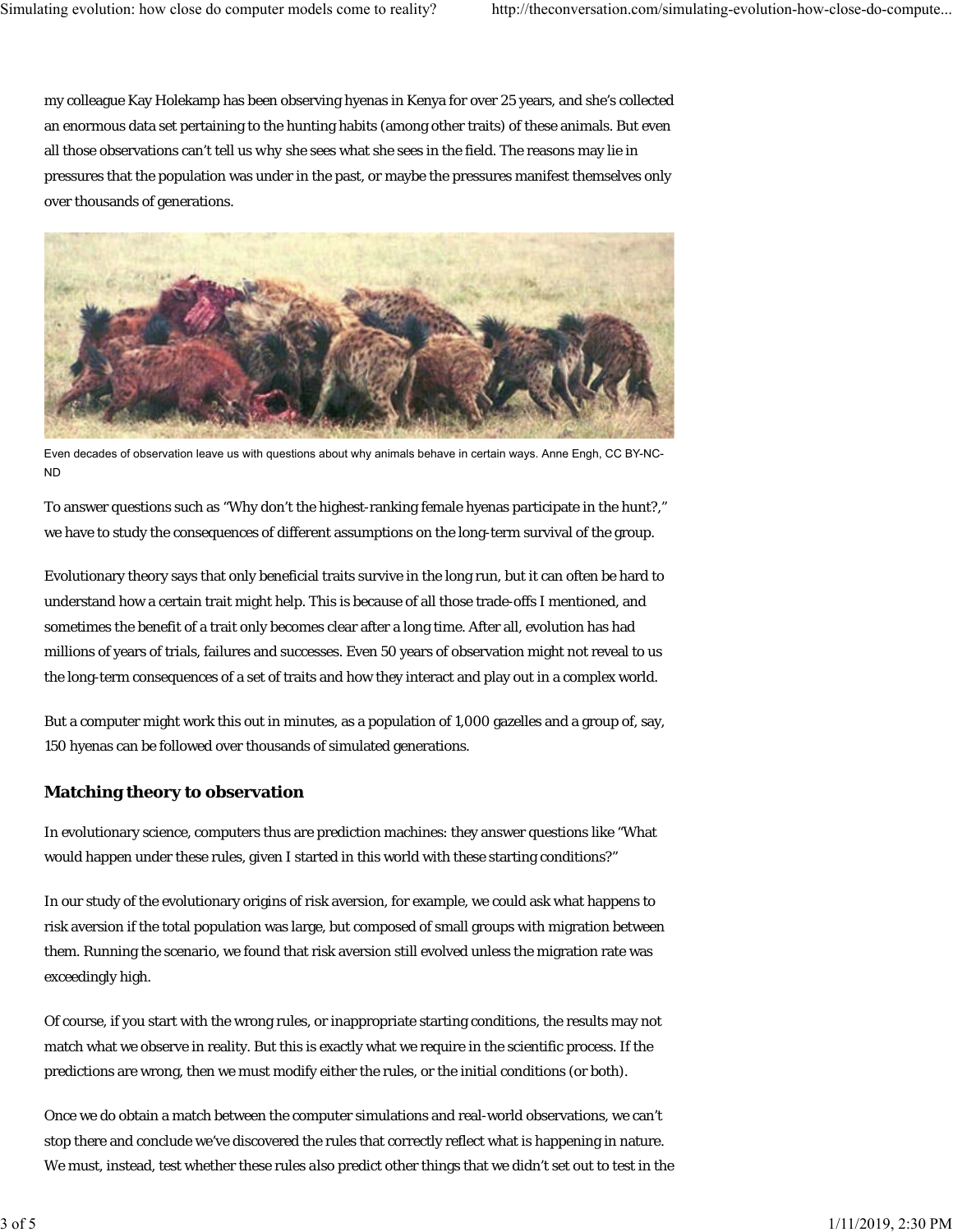first place. For example, do the same set of rules also explain the observation that the spoils of a kill are not distributed equally among the hyenas?

This kind of thinking is no different from the way theory and experiment have worked in unison to build the complex and powerful framework of theoretical physics. In that quest, theories were laid down, for the most part, mathematically. In evolutionary biology, though, this is usually not possible simply because biology is too complicated.

Evolutionary simulations allow us to test hypotheses, but they're not asking or even answering questions. *We* ask "What if," and the computer dutifully responds: "In this case, this is what you would get." The computer helps us "think forward in time" with blazing speed, and in evolutionary science this is precisely what is required to generate understanding.

**Mathematics Evolution Natural selection Computer modelling Computers Evolutionary biology Logic Charles Darwin Gene variants Evolutionary psychology Genetic variation Evolutionary theory Computer simulations**

O